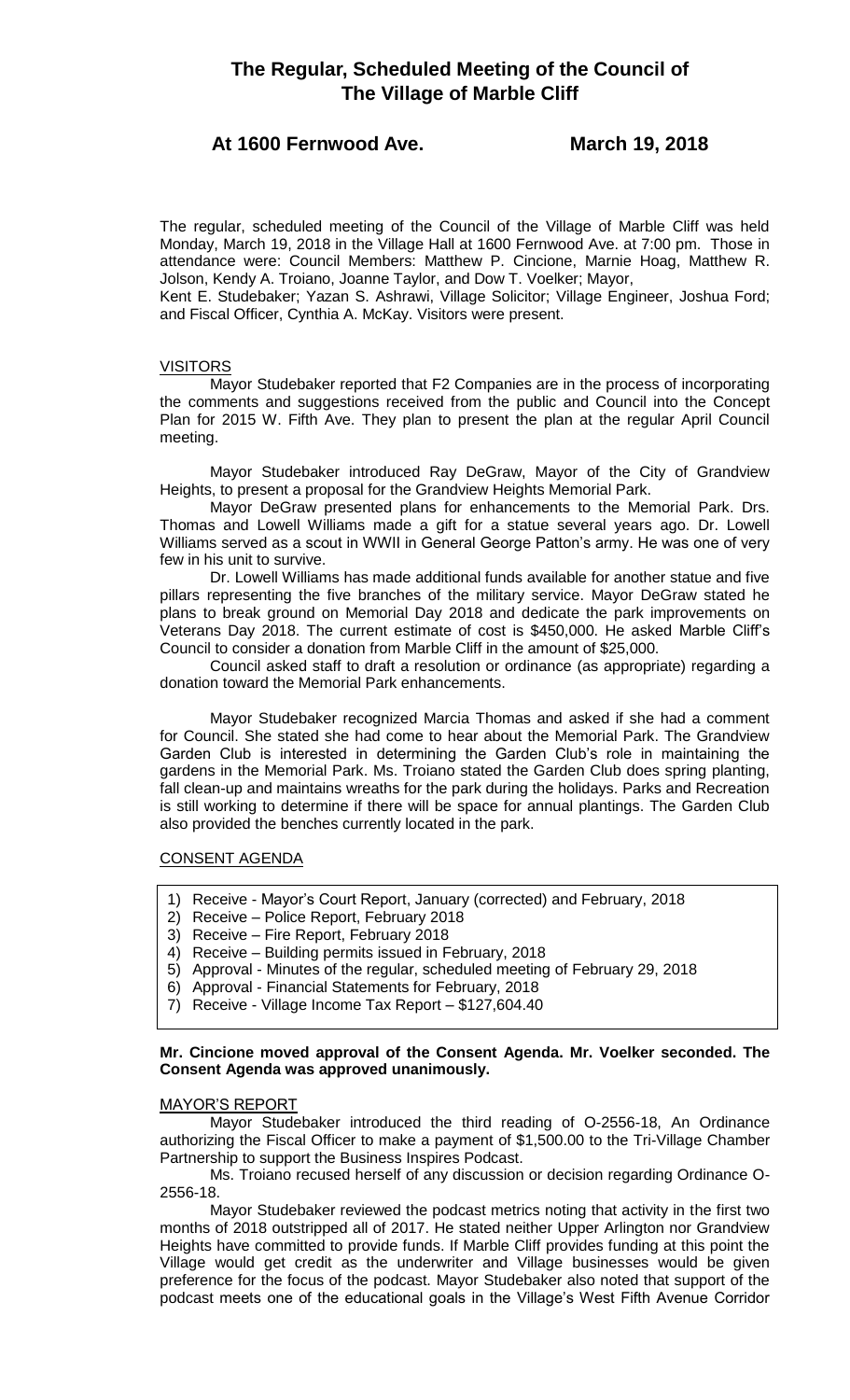Plan.

## **Mr. Voelker moved the adoption of O-2556-18. Ms. Hoag seconded. The motion passed five in favor, none opposed, one abstention.**

Mayor Studebaker reported he attended a round table discussion with Congressman Steve Stivers. The meeting was hosted by the Tri-Village Chamber Partnership and provided the opportunity for local government representatives and local businesses to discuss issues of concern with Mr. Stivers.

Mayor Studebaker reported he provided a brief "State of the Village" statement at the March 2018 Tri-Village Chamber Partnership meeting.

#### ENGINEER'S REPORT

Mr. Ford reported bids were opened for the Cardigan Ave. Roadway Improvements Project on March 16, 2018. He reviewed the bids received and recommended the Council accept the bid from Shelly and Sands. Mr. Ford reported five bids were received. All the bids were within the margin of acceptance of the engineer's estimate of \$523,589.00. Mr. Ford reported he has gotten an excellent recommendation from the City of Columbus for Shelly and Sands. The bid stipulates that the project may begin after May 1, 2018 and must be finished by December 15, 2018

Mayor Studebaker introduced the first reading of O-2562-18, An Ordinance accepting a bid for the Cardigan Avenue street improvements project and waiving any bid irregularities and declaring an emergency.

**Mr. Cincione moved the rules be suspended. Ms. Troiano seconded. The motion passed unanimously. Mr. Cincione moved the adoption of O-2562-18. Mr. Voelker seconded. The motion passed unanimously. Mr. Voelker moved the ordinance be adopted as emergency legislation to address necessary maintenance within the Village of Marble Cliff. Ms. Troiano seconded. Roll call: Mr. Cincione, yes; Ms. Hoag, yes; Mr. Jolson, yes; Ms. Taylor, yes; Ms. Troiano, yes; Mr. Voelker, yes. The motion passed unanimously.**

Mr. Ford left the meeting at this point.

#### SOLICITOR'S REPORT

Mr. Ashrawi reported the multiple municipalities' challenge to the state of Ohio's new tax regulation lost in a recent court ruling. The decision will be appealed by Frost Brown Todd LLC which is representing the municipalities. Based on the court decision, Mr. Ashrawi recommended the Village pass legislation to bring the Village's Code of Ordinance into compliance with the state's regulations.

Mayor Studebaker introduced the first reading of O-2561-18, An Ordinance to amend Chapter 36 of the Codified Ordinance of the Village of Marble Cliff regarding Municipal Income Tax and declaring an emergency.

**Ms. Troiano moved the rules be suspended. Ms. Taylor seconded. The motion passed unanimously. Mr. Voelker moved the adoption of O-2561-18. Mrs. Troiano seconded. The motion passed unanimously. Mr. Voelker moved the ordinance be adopted as emergency legislation so the Village of Marble Cliff is in compliance with state of Ohio rules, regulations and codified legislation. Ms. Troiano seconded. Roll call: Mr. Cincione, yes; Ms. Hoag, yes; Mr. Jolson, yes; Ms. Taylor, yes; Ms. Troiano, yes; Mr. Voelker, yes. The motion passed unanimously.**

Mr. Ashrawi reported he has spoken with the Probate Court Magistrate regarding moving the administration of the Falco Scholarship and investment of scholarship funds to the Columbus Foundation. The magistrate's recommendation is that the probate case not be reopened to address the question. Mayor Falco's attorney has expressed his opinion that turning administration over to the Columbus Foundation is in keeping with the intent of Mayor Falco.

Mayor Studebaker stated he will work with the Columbus Foundation to determine their fees to administer the scholarship. He will bring a recommendation to Council. Mayor Studebaker stated there is no language in the agreement that would prevent additional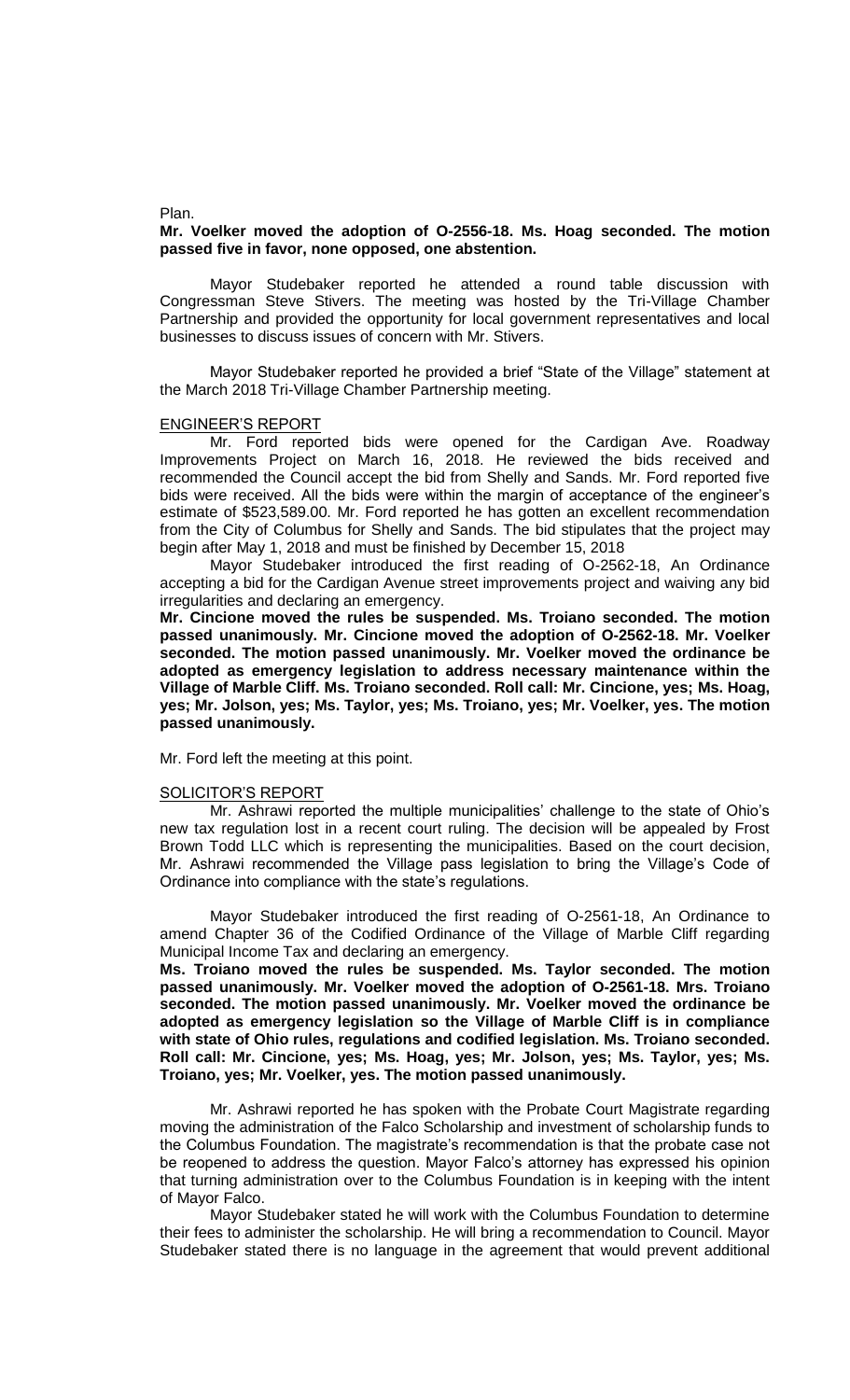contributions to the Falco Scholarship Fund.

Mayor Studebaker stated this year's Falco Scholarship awards will be handled as in the past. He reported, over the past twenty years, scholarships totaling over \$100,000 have been awarded. Mayor Studebaker stated the application has been provided to the school and on the web site. April 3, 2018 is the deadline for application submission.

Mr. Ashrawi reviewed a new attendance policy and a new vacation policy developed for employees of the Village. He asked Council to review the policies for further discussion and possible approval at the regular April Council meeting. Council had a discussion of the proposed policies. No action was taken.

Mayor Studebaker reported two new candidates for the Administrative Assistant position have been interviewed. The next step is to have Ms. Troiano interview the candidates.

#### APPROVAL OF BILLS

**Ms. Troiano moved approval of the March 2018 bills totaling \$93,029.96. Mr. Jolson seconded. The motion passed unanimously.**

## **Mr. Voelker moved approval of the amended February 2018 bills totaling \$68,813.40. Ms. Troiano seconded. The motion passed unanimously.**

## FISCAL OFFICER REPORT

Mayor Studebaker introduced the second reading of O-2560-18, An Ordinance to amend Ordinance O-2546-17 (2018 APPROPRIATION ORDINANCE) to decrease the appropriation in the Mayor's Court Fund from \$34,000 to \$30,958.15.

**Ms. Troiano moved the rules be suspended. Mr. Voelker seconded. The motion passed unanimously. Ms. Taylor moved the adoption of O-2560-18. Ms. Hoag seconded. The motion passed unanimously.** 

#### COUNCIL MEMBERS REPORTS

Mr. Cincione reported the Bobcat Booster Mulch sale is underway and encouraged those present to place their order. He also reported the Bobcat Boosters are raffling off a golf cart as part of this year's fund raising activities.

#### **OLD BUSINESS**

Ms. Taylor asked if Council members are allowed to meet individually with the 2015 W. Fifth Ave. developers and with representatives of the Columbus Landmarks Foundation. Mayor Studebaker reported it is appropriate and permitted for the Council members to meet with various sources of information on an issue.

Mayor Studebaker reminded Council that e-mail is used to share information, but may not be used as a forum for discussion or debate. All discussions must be held in open meeting.

#### **NEW BUSINESS**

Council reviewed a letter sent from several City of Grandview Heights elected officials to their state of Ohio representatives and other state leaders regarding gun safety.

Mr. Ashrawi explained that, under ORC Section 9.68, the state of Ohio has significantly limited local government's ability to regulate fire arms possession, sale, etc. The state made a general law to apply to all jurisdiction making any local law or regulation un-constitutional.

Council discussed the contents of the letter prepared by the City of Grandview Heights and general concerns regarding gun safety and gun control. Ms. Taylor and

Mr. Jolson expressed their support for a similar letter or a resolution from the Village.

Ms. Troiano expressed her opposition to any action stating her position that mental health is the real problem and gun control is not the solution. Ms. Hoag expressed her support for active shooter training sponsored by the Village.

Mr. Jolson asked Ms. Troiano and Ms. Hoag if they would be willing to craft a letter or statement that they could support. Ms. Troiano and Ms. Hoag agreed to attempt to develop such a statement.